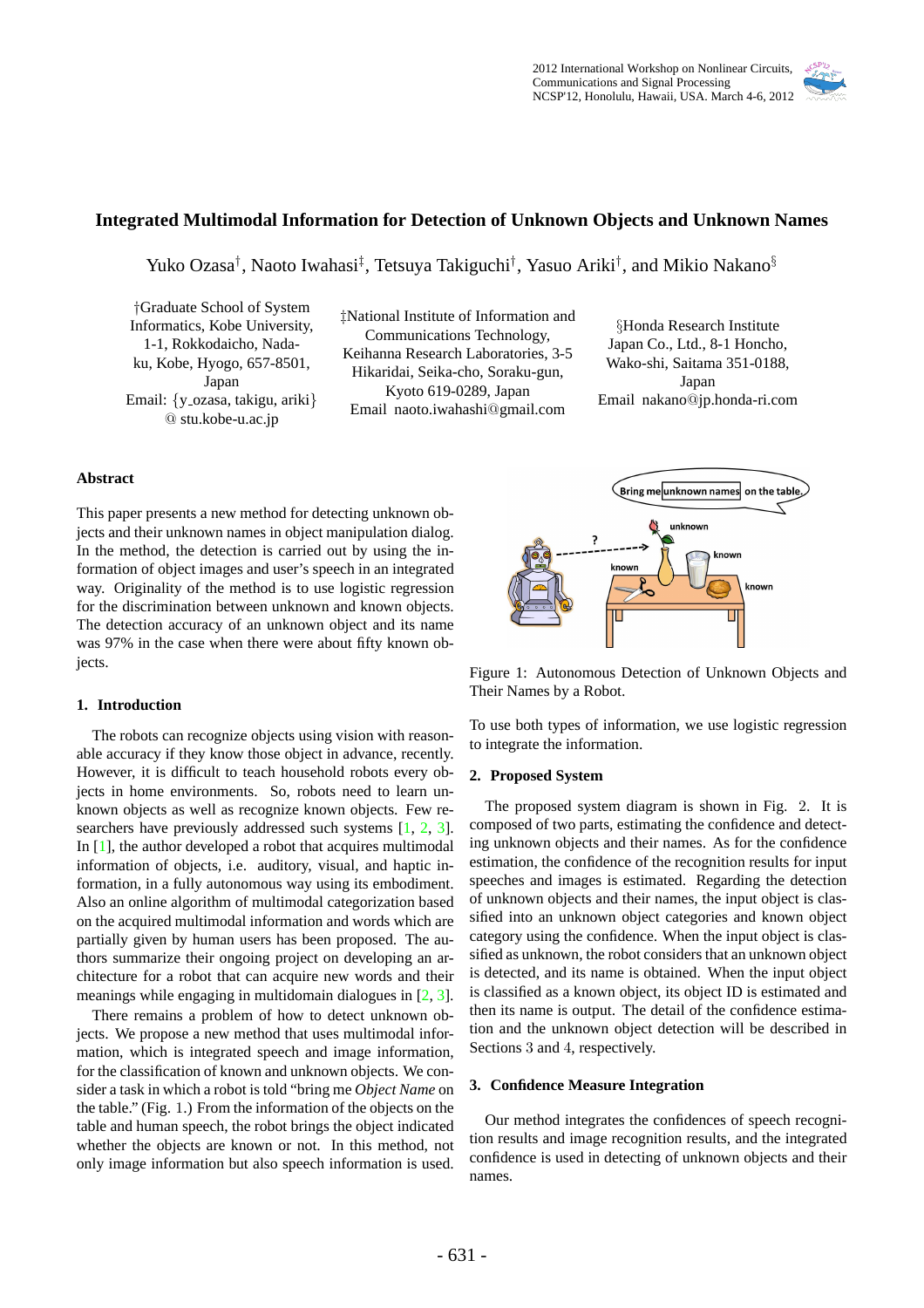

Figure 2: Proposed System Configuration Diagram

# **3.1. Speech Processing**

The features used for speech recognition were Melfrequency cepstral coefficients, which are based on short-time spectrum analysis; their delta and acceleration parameters; and the delta of short-time log power. These features are obtained by Julius [4]. The log likelihood of these features are calculated by HMMs and written as follows:

$$
P_s(s; \Lambda_i) = \log P(s; \Lambda_i)
$$
\n(1)

where  $P(s; \Lambda_i)$  is the likelihood of speech. This  $P(s; \Lambda_i)$  is used to estimate confidence. Speech recognition confidence is used to evaluate the reliability of the result of speech recognition and it is obtained by the following formula [5]:

$$
C_s(s; \Lambda_i) = \frac{1}{n(s)} \log \frac{P(s; \Lambda_i)}{\max_{u_i} P(s; \Lambda_{u_i})}
$$
(2)

where  $n(s)$  denotes the analysis frame length of the input speech, Λ*<sup>i</sup>* denotes the word HMM of the *i*-th object, and *u<sup>i</sup>* denotes a phoneme sequence of the *i*-th object.

# **3.2. Image Processing**

The features used in image recognition were L\*a\*b\* components (three dimensions) for the color, complex Fourier coefficients (eight dimensions) of contours for the shape [6], and the area of an object ( one dimension). Gaussian Models were learned using these features with MAP adaptation. The log likelihood of object  $P_o(o; g_i)$  is obtained by the following formula [7]:

$$
P_o(o; g_i) = \log P(o; g_i)
$$
\n(3)

where  $P(o; q_i)$  is the likelihood of the object. The confidence of the objects are written as follows:

$$
C_o(o; g_i) = \log \frac{P(o; g_i)}{P_{max}} \tag{4}
$$

where  $g_i$  denotes the normal distribution of the *i*-th object, and  $P_{max} = \left( (2\pi)^{\frac{d}{2}} \right) \sum_{n=1}^{\infty}$  denotes the maximum probability densities of Gaussian functions.

# **3.3. Logistic Regression for Modality Integration**

The speech recognition confidence measure and object recognition confidence measure are integrated by the following logistic regression function [7]:

$$
F_c(C_s, C_o) = \frac{1}{1 + e^{-(\alpha_0 + \alpha_1 C_s + \alpha_2 C_o)}}.
$$
\n(5)

Here  $\alpha_0$ ,  $\alpha_1$  and  $\alpha_2$  are logistic regression coefficients. In the training of this logistic regression function, the *i*th training sample is given as the pair of input signal  $(C_s(s; \Lambda_i), C_i(o; g_i))$  and teaching signal  $d_i$ . Thus, the training set T contains *N* samples:

$$
T^{N} = \{C_{s}(s_{j}; \Lambda_{i}), C_{o}(o_{j}; g_{i}), d_{i}|i = 1, \cdots, N\}
$$
 (6)

where  $d_i$  is 0 or 1, which respectively represents the object is unknown or known. The likelihood function is written as

$$
P(\mathbf{d}|\alpha_0\alpha_1\alpha_2) = \prod_{j=1}^M \prod_{i=1}^N (F_c(C_{s_j}^i, C_{o_j}^i))^{d_{i,j}} (1 - F_c(C_{s_j}^i, C_{o_j}^i))^{1 - d_{i,j}}
$$
\n(7)

where  $\mathbf{d} = (d_{i,j}, \dots, d_{N,j})$ . The weights  $(\alpha_0, \alpha_1, \alpha_2)$  are optimized by maximum likelihood estimation using Fisher's scoring algorithm [8].

## **4. Detection of Unknown Objects and Their Names**

In the detection phase, the input object is classified as an unknown object or a known object using the integrated confidence obtained from Section 4*.*3. When the input object is classified as unknown, it is considered an unknown object is detected and its name is obtained. When the input object is classified as known, then the object recognized to get its name is output.

#### **4.1. Detection of Unknown Objects**

Fig. 3 shows the joint distribution of speech recognition confidence and image recognition confidence. It indicates that discriminating unknown and known objects would be possible with these confidences using simultaneous use of both confidences. Given a threshold  $\delta$ , the object is classified as unknown or known.

 $F_c(C_s, C_o)$  is used for the classification of unknown and known objects. If

$$
\max_{i} (F_c(C_s(s; \Lambda_i), C_o(o; g_i))) < \delta,
$$
\n(8)

the input object is classified as an unknown object, else as a known object.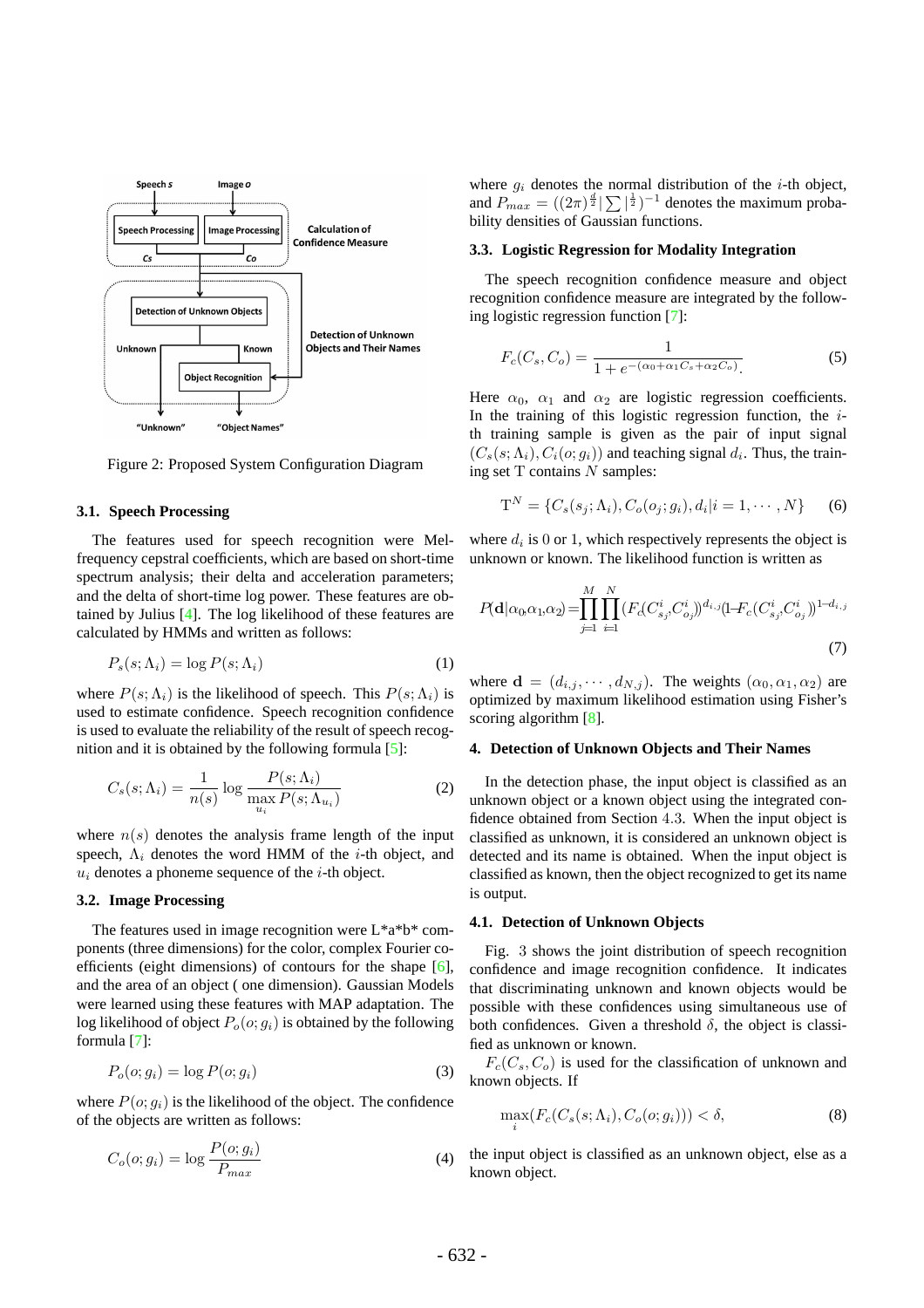**Image Confidence Measure** 



Figure 3: Joint Distribution of Values of the Speech and Object Confidence

# **4.2. Object Recognition**

When the input object is classified as a known object, the object is recognized and its ID is obtained. The ID of an object is obtained as follows:

$$
\hat{i} = \underset{i}{\arg \max} (F_C(C_s(s; \Lambda_i), C_o(o; g_i)))
$$
\n(9)

Then, the object name is output.

# **5. Experimental Evaluation**

We first evaluated unknown object detection, and then we evaluated object recognition. The coefficients  $\alpha_0$ ,  $\alpha_1$ , and  $\alpha_2$ , and threshold  $\delta$  were also optimized in the experiment.

We prepared 50 objects. For each object, we collected one utterance including its name and 10 images. Some of the images are shown in Fig. 4. All utterances are made by one speaker.

# **5.1. Evaluation of Unknown Object Detection**

The evaluation is performed by leave-one-out cross validation. We investigated (1) if known objects are classified as known objects and then (2) if unknown objects are classified as unknown objects, and averaged their accuracies. For (1), we chose one image for each of the 50 objects as a test data, and other images are treated as training data. We carried out the experiment for all 500 images. For (2) we chose one object for testing, and other objects were treated as training data. We also carried out the experiments for each of the 500 images.

To evaluate the confidences, we compared the accuracies of the proposed method using the confidences and the method using the log likelihood. The latter uses a measuere



Figure 4: Examples of Object Image Used in the Experiment



Figure 5: The Variation in Accuracy by Threshold  $(F_c(C_s, C_o))$ 

that integrates log likelihoods of image and speech recognition by logistic regression. The coefficient set  $\{\alpha_0, \alpha_1, \alpha_2\}$ are  $\{7.64, 5.22, 5.16e - 03\}$  in the proposed method and *{*9*.*17*,* 0*.*02*,* 0*.*15*}* in the log likelihood method. For every cross validation, we evaluate the accuracy with one threshold. The variation in accuracy by the threshold are shown in Fig. 5 and 6. The optimized threshold  $\delta$  of the proposed method is 0*.*96, and the threshold of the log likelihood based method is 0*.*98. The experimental result using the optimized weight set is shown in Table 1. The accuracy of the proposed method is 7*.*6% higher than that of the method which uses the log likelihood integrated by logistic regression  $F_p(P_s, P_o)$  and the most efficient as shown in Table 1.

# **5.2. Evaluation of Object Recognition**

The evaluation was also performed by leave-one-out cross validation. As the condition that unknown object is input, we chose one image for testing for each of the 50 objects, and other images are treated as training data. We carried out the experiment for all 500 images. To evaluate the confidence, we compared the accuracy of the proposed method using the confidence measure and the method using the log likelihood. The